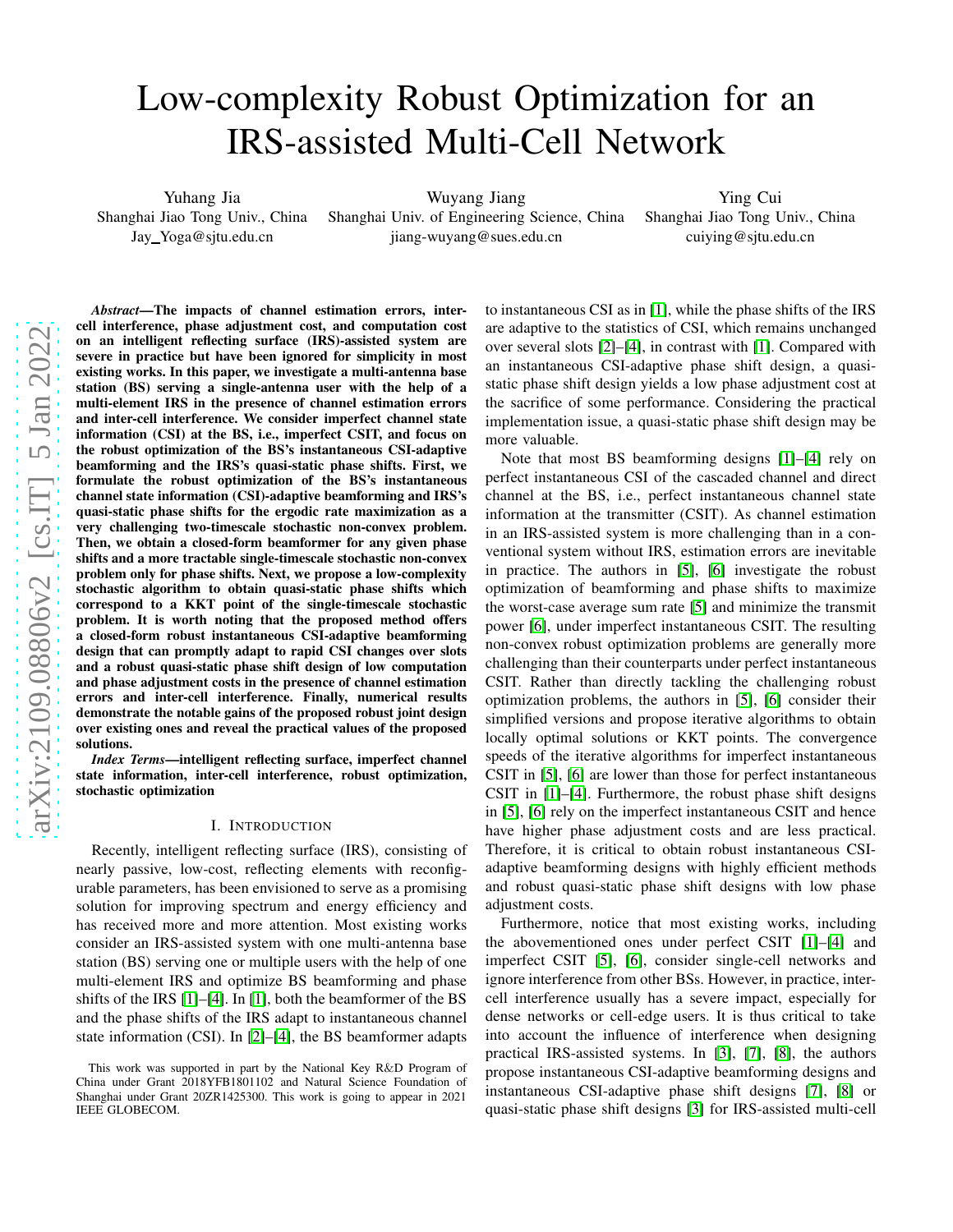networks with inter-cell interference. As [\[3\]](#page-5-5), [\[7\]](#page-5-6), [\[8\]](#page-5-7) assume perfect instantaneous CSIT, the proposed solutions for multicell networks are not robust against channel estimation errors. Thus, it is highly desirable to obtain robust beamforming and phase shift design for IRS-assisted multi-cell networks with inter-cell interference.

In this paper, we shall address the above issues. Specifically, we consider a multi-antenna BS serving a single-antenna user with the help of a multi-element IRS in a multi-cell network with inter-cell interference. The indirect signal and interference links passing the IRS are modeled with Rician fading, whereas the direct signal and interference links follow Rayleigh fading. We also consider channel estimation errors, phase adjustment cost, and computation cost. Therefore, we focus on the robust optimization of the BS's instantaneous CSI-adaptive beamforming and IRS's quasi-static phase shifts. First, we formulate a robust optimization problem to maximize the user's ergodic rate. Such problem is a very challenging two-timescale stochastic non-convex problem, as the beamforming design and phase shift design are in different time-scales and the number of random variables involved is prohibitively high. Then, by analyzing the expectations of the received signal power and interference power and by exploiting structural properties, we obtain a closed-form beamformer for any given phase shifts and a more tractable single-timescale stochastic non-convex problem only for phase shifts. Next, using stochastic successive convex approximation (SSCA), we propose a low-complexity iterative algorithm, which relies on a closed-form solution to an approximate problem in each iteration, to obtain the quasi-static phase shifts corresponding to a KKT point of the single-timescale stochastic non-convex problem. Notice that the proposed method is highly desirable in practice. Because it does not require computing or adjusting phase shifts in each slot, and it is effective under channel estimation errors and inter-cell interference. Finally, numerical results demonstrate notable gains of the proposed method over existing instantaneous CSI-adaptive beamforming and quasistatic phase shift designs.

## II. SYSTEM MODEL

<span id="page-1-1"></span>As shown in Fig. [1,](#page-1-0) one multi-antenna BS, i.e., BS 0, serves one single-antenna user, i.e., user 0, with the help of one multielement IRS in its cell, in the presence of  $K$  interference BSs, i.e., BS 1, ... BS K. Denote  $\mathcal{K} \triangleq \{0, 1, ..., K\}$ . For all  $k \in \mathcal{K} \setminus \{0\}$ , BS k has one user, i.e., user k. Suppose that for all  $k \in \mathcal{K} \setminus \{0\}$ , the IRS is far from either BS k or user k. Thus, each BS  $k \in \mathcal{K} \setminus \{0\}$  serves user k, ignoring the effect of the IRS. We do not consider cooperation or coordination among the  $K + 1$  BSs. We consider a time period consisting of S slots (coherence blocks) during which the locations of the BSs and IRS are fixed, and the users are almost static.<sup>1</sup> Each BS  $k \in \mathcal{K}$  is equipped with a uniform rectangular array (URA) of  $M_k \times N_k$  antennas, and the IRS is equipped

<span id="page-1-0"></span>

Fig. 1: System Model.

with a URA of  $M_r \times N_r$  reflecting elements. For notation simplicity, define  $\mathcal{M}_k \triangleq \{1, 2, ..., M_k\}, \mathcal{N}_k \triangleq \{1, 2, ..., N_k\},$  $\mathcal{M}_r \triangleq \{1, 2, ..., M_r\}$ , and  $\mathcal{N}_r \triangleq \{1, 2, ..., N_r\}$ , where  $k \in \mathcal{K}$ . The phase shifts of the IRS's reflecting elements can be determined by a smart controller attached to the IRS. BS 0 communicates to the IRS controller to configure the IRS's phase shifts so that the IRS can assist its communication to user 0. In this paper, we do not consider BS cooperation or coordination.

We consider a narrow-band system and adopt the blockfading model for small-scale fading. As scattering is often rich near the ground, we adopt the Rayleigh fading model for the small-scale fading channels between the BSs and the users. Let  $\mathbf{h}_{k,j}^H \in \mathbb{C}^{1 \times \bar{M}_k N_k}$  denote the random channel vector for the channel between BS  $k \in \mathcal{K}$  and user  $j \in \mathcal{K}$  in each slot. Specifically,

$$
\mathbf{h}_{k,j}^H = \sqrt{\alpha_{k,j}} \tilde{\mathbf{h}}_{k,j}^H, \quad k \in \mathcal{K}, j \in \mathcal{K},
$$

where  $\alpha_{k,j} > 0$  represents the large-scale fading power, and the elements of  $\tilde{\mathbf{h}}_{k,j}^H$  are independent and identically distributed (i.i.d.) according to  $CN(0, 1)$ . As scattering is much weaker far from the ground, we adopt the Rician fading model for the small-scale fading channels between the BSs and the IRS and the small-scale fading channel between the IRS and user 0 [\[2\]](#page-5-2), [\[3\]](#page-5-5). Let  $\mathbf{H}_{k,r} \in \mathbb{C}^{M_r N_r \times M_k N_k}$  and  $\mathbf{h}_{r,0}^H \in \mathbb{C}^{1 \times M_r N_r}$  denote the channel matrices for the channel between BS  $k \in \mathcal{K}$  and the IRS and the channel between the IRS and user 0, respectively, in each slot. Specifically, we have:

$$
\mathbf{H}_{k,r} = \sqrt{\alpha_{k,r}} \left( \sqrt{\frac{K_{k,r}}{K_{k,r}+1}} \bar{\mathbf{H}}_{k,r} + \sqrt{\frac{1}{K_{k,r}+1}} \tilde{\mathbf{H}}_{k,r} \right), k \in \mathcal{K},
$$
  

$$
\mathbf{h}_{r,0}^{H} = \sqrt{\alpha_{r,0}} \left( \sqrt{\frac{K_{r,0}}{K_{r,0}+1}} \bar{\mathbf{h}}_{r,0}^{H} + \sqrt{\frac{1}{K_{r,0}+1}} \tilde{\mathbf{h}}_{r,0}^{H} \right),
$$

where  $\alpha_{k,r}, \alpha_{r,0} > 0$  represent the large-scale fading powers,  $K_{k,r}$ ,  $K_{r,0} \ge 0$  denote the Rician factors,<sup>2</sup>  $\overline{H}_{k,r} \in \mathbb{C}^{M_r N_r \times M_k N_k}$ ,  $\overline{h}_{r,0}^H \in \mathbb{C}^{1 \times M_r N_r}$  represent the normalized LoS components with unit-modulus elements, and  $\tilde{\mathbf{H}}_{k,r} \in \mathbb{C}^{M_r N_r \times M_k N_k}$ ,  $\tilde{\mathbf{h}}_{r,0}^H \in \mathbb{C}^{1 \times M_r N_r}$  represent the random normalized NLoS components in each slot with elements i.i.d. according to  $\mathcal{CN}(0, 1)$ . We suppose that the channel model,

<sup>&</sup>lt;sup>1</sup>The time period is on the minute time-scale. One slot is on the milliseconds time-scale. Thus, S is roughly  $\frac{60}{0.001} = 6 \times 10^4$ .

<sup>&</sup>lt;sup>2</sup>If  $K_{k,r} = 0$  or  $K_{r,0} = 0$ , the corresponding Rician fading reduces down to Rayleigh fading. If  $K_{k,r} \to \infty$  or  $K_{r,0} \to \infty$ , only the LoS components exist.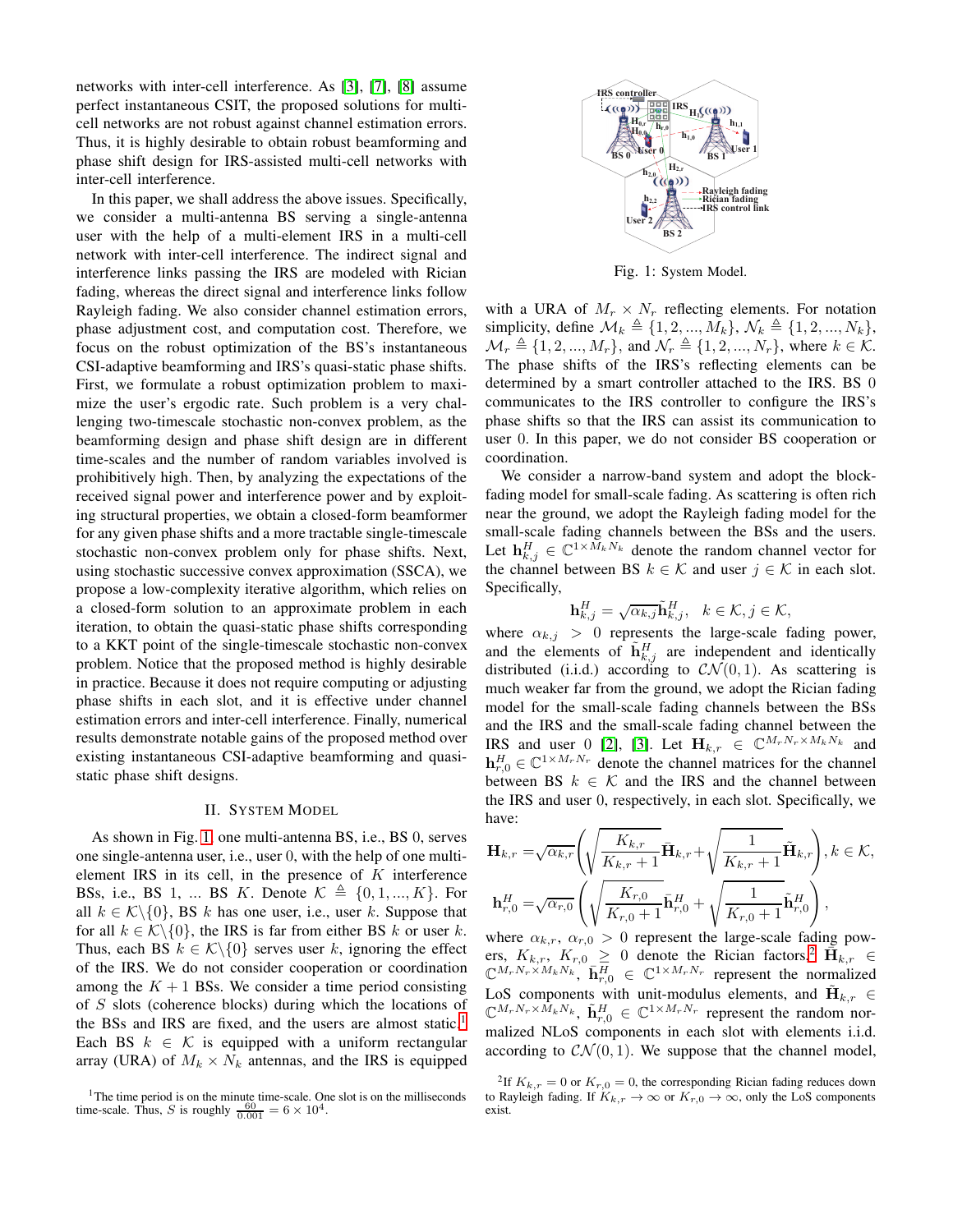$$
C(\mathbf{v}, \mathbf{w}_0) = \mathbb{E}_{\hat{\mathbf{H}}_0, \Delta \mathbf{H}_0} \left[ \log_2 \left( 1 + \frac{P_0 \left| (\mathbf{v}^H \mathbf{G}_{0,0} + \mathbf{h}_{0,0}^H) \mathbf{w}_0 \left( \hat{\mathbf{H}}_0 \right) \right|^2}{\sum\limits_{k \in \mathcal{K} \setminus \{0\}} P_k \mathbb{E} \left[ \left| \left( \mathbf{v}^H \mathbf{G}_{k,0} + \mathbf{h}_{k,0}^H \right) \frac{\mathbf{h}_{k,k}}{\|\mathbf{h}_{k,k}\|_2} \right|^2 \right] + \sigma^2} \right) \right]
$$
(7)

i.e., all large-scale fading powers, Rician factors, LoS components, and distributions of all random NLoS components for each slot, remain unchanged during the considered time period.

We consider a quasi-static phase shift design where the phase shifts v do not change with the fast varying NLoS components to reduce phase adjustment cost. Let  $\phi_{m,n} \in$  $[0, 2\pi)$  denote the phase shift of the  $(m, n)$ -th element of the IRS. For notation convenience, we introduce  $v \triangleq$  $\text{vec}\left( \left( e^{j\phi_{m,n}} \right)_{m \in \mathcal{M}_r, n \in \mathcal{N}_r} \right) \ \in \ \mathbb{C}^{M_r N_r \times 1}$  to represent the phase shifts. Denote  $\mathcal{N} \triangleq \{1, ..., M_rN_r\}$ . v can also be expressed as  $\mathbf{v} = (v_n)_{n \in \mathcal{N}}$ , where  $v_n \in \mathbb{C}$  satisfies:

$$
|v_n| = 1, \ n \in \mathcal{N}.\tag{1}
$$

Then, the channel of the indirect link between BS  $k \in \mathcal{K}$  and user 0 via the IRS is given by:

$$
\mathbf{h}_{r,0}^{H} \text{diag}(\mathbf{v}) \, \mathbf{H}_{k,r} = \mathbf{v}^{H} \mathbf{G}_{k,0}, \ k \in \mathcal{K}, \tag{2}
$$

where diag( $x$ ) is a diagonal matrix with the entries of x on its main diagonal, and  $G_{k,0} \triangleq$  diag  $(\mathbf{h}_{r,0}^H) \mathbf{H}_{k,r} \in \mathbb{C}^{M_r N_r \times M_k N_k}$ is referred to as the cascaded channel between BS  $k \in \mathcal{K}$  and user 0. We express the channel of each indirect link in terms of the corresponding cascaded channel, for ease of analysis. Accordingly, the LoS components of the cascaded channel are given by:

$$
\bar{\mathbf{G}}_{k,0} \triangleq \sqrt{\alpha_{k,r}\alpha_{r,0}\tau_k} \text{ diag}\left(\bar{\mathbf{h}}_{r,0}^H\right) \bar{\mathbf{H}}_{k,r}, \quad k \in \mathcal{K}, \quad (3)
$$

where  $\tau_k \triangleq \frac{K_{k,r}K_{r,0}}{(K_{k,r}+1)(K_{r,0}+1)}$ . Considering both the indirect and direct links, the equivalent channel between BS  $k \in \mathcal{K}$  and user 0 in the IRS-assisted system is expressed as  $\mathbf{h}_{k,0}^H + \mathbf{G}_{k,0}^H \mathbf{v}$ .

For all  $k \in \mathcal{K}$ , we consider linear beamforming at BS k for serving user k. Let  $\mathbf{w}_k \in \mathbb{C}^{M_k N_k \times 1}$  denote the corresponding normalized beamforming vector, where  $\|\mathbf{w}_k\|_2^2 = 1$ . Thus, the signal received at user 0 is expressed as:

$$
Y_0 \triangleq \sqrt{P_0} \left( \mathbf{v}^H \mathbf{G}_{0,0} + \mathbf{h}_{0,0}^H \right) \mathbf{w}_0 X_0
$$
  
+ 
$$
\sum_{k \in \mathcal{K} \setminus \{0\}} \sqrt{P_k} \left( \mathbf{v}^H \mathbf{G}_{k,0} + \mathbf{h}_{k,0}^H \right) \mathbf{w}_k X_k + Z, \quad (4)
$$

where  $P_k$  denotes the transmit power of BS  $k \in K$ ,  $X_k \in \mathbb{C}$  is the information symbol for user  $k \in \mathcal{K}$ , with  $\mathbb{E} \left[ \left| X_k \right|^2 \right] = 1$ , and  $Z \sim \mathcal{CN}(0, \sigma^2)$  is the additive white Gaussian noise.

In this paper, we focus on downlink transmission. We assume that BS 0 has perfect knowledge of all large-scale fading powers, Rician factors, LoS components and distributions of all random NLoS components, as they change relatively slowly and can be estimated with high accuracy. Furthermore, BS 0 estimates the cascaded channel  $G_{0,0}$  and direct channel  $h_{0,0}$  in each slot with certain estimation errors, as instantaneous NLoS components change from slots to slots and cannot be estimated very accurately with a very limited number of pilot symbols

<span id="page-2-0"></span>[\[6\]](#page-5-4). Let  $\hat{\mathbf{G}}_{0,0} \in \mathbb{C}^{M_r N_r \times M_0 N_0}$  and  $\hat{\mathbf{h}}_{0,0} \in \mathbb{C}^{M_0 N_0 \times 1}$  denote the estimated imperfect CSI for  $\mathbf{G}_{0,0}$  and  $\mathbf{h}_{0,0}$ , respectively, and let  $\Delta G_{0,0} \in \mathbb{C}^{M_r N_r \times M_0 N_0}$  and  $\Delta h_{0,0} \in \mathbb{C}^{M_0 N_0 \times 1}$ denote the corresponding estimation errors. Thus, we have:

<span id="page-2-1"></span> $\mathbf{G}_{0,0} = \hat{\mathbf{G}}_{0,0} + \Delta \mathbf{G}_{0,0}, \quad \mathbf{h}_{0,0} = \hat{\mathbf{h}}_{0,0} + \Delta \mathbf{h}_{0,0}.$  (5) As in [\[6\]](#page-5-4), we adopt the statistical CSI error model and assume that all elements of  $\Delta G_{0,0}$  and  $\Delta h_{0,0}$  are i.i.d. according to  $CN(0, \delta_1^2)$  and  $CN(0, \delta_2^2)$ , respectively. Note that it has been shown that widely used estimation methods yield zero-mean complex Gaussian distributed estimation errors. Thus, the elements of  $\hat{G}_{0,0}$ and  $\hat{h}_{0,0}$  are independent, the  $(m, n)$ -th element of  $\hat{G}_{0,0}$ , denoted by  $\hat{G}_{0,0}(m,n)$ , follows  $\mathcal{CN}(\bar{G}_{0,0}(m,n),1-\delta_1^2)$ , and the *n*-th element of  $\hat{\mathbf{h}}_{0,0}$  follows  $\mathcal{CN}\left(0,1-\delta_2^2\right)$ . Assume that these distributions are known to BS 0. Denote  $H_0$  $\triangleq$  $\left[\hat{\mathbf{h}}_{0,0}, \hat{\mathbf{G}}_{0,0}\right] \in \mathbb{C}^{M_0N_0 \times (M_rN_r+1)}$  and  $\Delta \mathbf{H}_0 \triangleq [\Delta \mathbf{h}_{0,0}, \Delta \mathbf{G}_{0,0}] \triangleq \mathbb{C}^{M_0 N_0 \times (M_r N_r+1)}$ . Assume that in each slot user 0 perfectly estimates the effective channel  $\left(\mathbf{v}^H\mathbf{G}_{k,0} + \mathbf{h}^H_{k,0}\right)\mathbf{w}_0 \in \mathbb{C}$  and does not know  $\left(\mathbf{v}^H\mathbf{G}_{k,0} + \mathbf{h}^H_{k,0}\right)\mathbf{w}_0, k \ \in \ \mathcal{K}\backslash\{0\}.$  For all  $k \ \in \ \mathcal{K}\backslash\{0\},$ assume that in each slot BS k perfectly estimates  $h_{k,k}$ .

We consider instantaneous CSI-adaptive beamforming design at BS 0. Let  $\mathbf{w}_0\left(\hat{\mathbf{H}}_0\right) \in \mathbb{C}^{M_0N_0 \times 1}$  denote the normalized beamformer for BS 0 given the imperfectly estimated CSI  $\hat{H}_0$ , where

<span id="page-2-2"></span>
$$
\left\| \mathbf{w}_0(\hat{\mathbf{H}}_0) \right\|_2^2 = 1.
$$
\nWe can view  $\mathbf{w}_0$ :  $\mathbb{C}^{M_0 N_0 \times (M_r N_r + 1)} \to \mathbb{C}^{M_0 N_0 \times 1}$  as a

vector-valued beamforming function from imperfect CSI to a beamforming vector for BS 0. Recall that the IRS is far from either BS k or user k, for all  $k \in \mathcal{K}\backslash\{0\}$ . Thus, for all  $k \in \mathcal{K}\backslash\{0\}$ , to enhance the signal received at user k, we consider the instantaneous CSI-adaptive maximum ratio transmission (MRT) at BS k in each slot, i.e.,  $\frac{\mathbf{h}_{k,k}}{||\mathbf{h}_{k,k}||_2}$ , which relies on the perfectly estimated CSI  $h_{k,k}$  at BS k.

We consider coding over a large number of slots. Then, the ergodic rate of user 0,  $C(\mathbf{v}, \mathbf{w}_0)$  (bit/s/Hz), is given by [\(7\)](#page-2-0), as shown at the top of this page,<sup>3</sup> where  $\mathbb{E}_{\mathbf{X}}\{\cdot\}$  denotes the expectation with respect to random matrix  $X$ .

## III. PROBLEM FORMULATION

In this section, we formulate a robust optimization of instantaneous CSI-adaptive beamforming and quasi-static phase

<sup>3</sup>For all  $k \in \mathcal{K} \setminus \{0\}$ , by treating  $(\mathbf{v}^H \mathbf{G}_{k,0} + \mathbf{h}_{k,0}^H) \mathbf{w}_k X_k \sim$  $\mathcal{CN}\left(0,\mathbb{E}\left[\right]\right)$  $\left(\mathbf{v}^H\mathbf{G}_{k,0} + \mathbf{h}^H_{k,0}\right)\mathbf{w}_k\Big|$  $\binom{2}{1}$ , which corresponds to the worstcase noise,  $C(\mathbf{v}, \mathbf{w}_0)$  can be achieved [\[3\]](#page-5-5).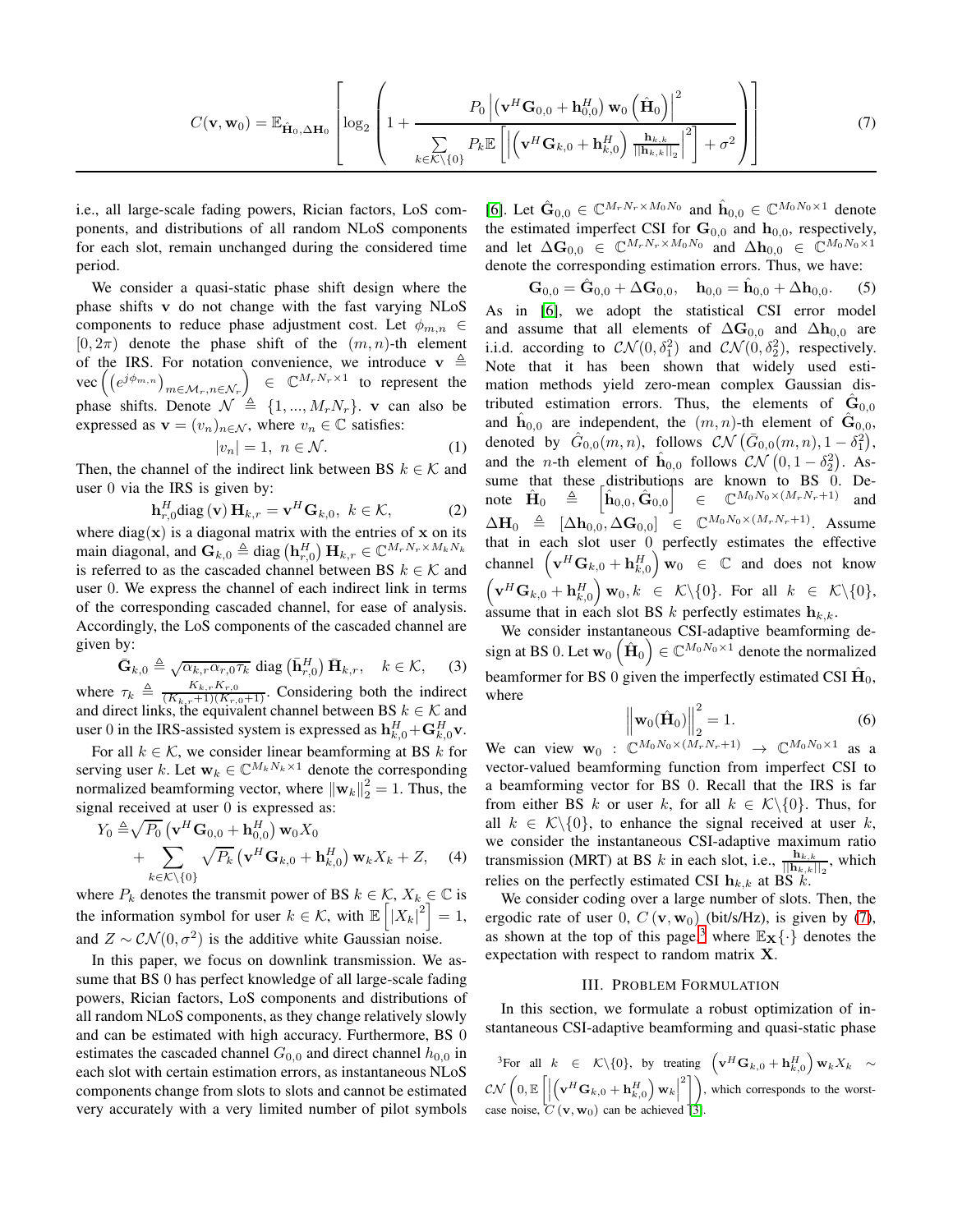| Problem     | Problem 1                  | Problem 2                  | Problem 3        |
|-------------|----------------------------|----------------------------|------------------|
| Random Var. | $H_0, \Delta H_0$          | H٥                         | $\mathbf{H}_{0}$ |
| Opt. Var.   | $\mathbf{v}, \mathbf{w}_0$ | $\mathbf{v}, \mathbf{w}_0$ |                  |
| Constraints | (1), (6)                   | (1), (6)                   |                  |
| Timescale   | Two                        | Two                        | Single           |

TABLE I: Comparisons of the problems.

shifts for the IRS-assisted multi-cell network with imperfect CSIT and inter-cell interference. Specifically, we aim to maximize the ergodic rate  $C(\mathbf{v}, \mathbf{w}_0)$  by optimizing the phase shifts **v** and beamforming function  $w_0$  subject to the phase shift constraints in [\(1\)](#page-2-1) and the normalized beamforming constraints in [\(6\)](#page-2-2).

<span id="page-3-0"></span>*Problem 1 (Robust Optimization):*

$$
\begin{array}{ll}\n\max_{\mathbf{v}, \mathbf{w}_0} & C(\mathbf{v}, \mathbf{w}_0) \\
s.t. & (1), (6).\n\end{array} \tag{8}
$$

*Remark 1 (Robust Design):* An optimal solution of Problem [1](#page-3-0) adapts to the variances of the Gaussian estimation errors  $\delta_1^2$  and  $\delta_2^2$  and hence is robust against CSI estimation errors.

*Remark 2 (Challenge for Solving Problem [1\)](#page-3-0):* As the objective function does not have an analytical expression, Problem [1](#page-3-0) has to be treated as a stochastic optimization problem. v is constant,  $\mathbf{w}_0(\hat{\mathbf{H}}_0)$  adapts to  $\hat{\mathbf{H}}_0$ ,  $\hat{C}(\mathbf{v}, \mathbf{w}_0)$  is non-convex in  $(v, w_0)$ , and [\(1\)](#page-2-1) is a non-convex constraint. Thus, Problem [1](#page-3-0) is actually a two-timescale stochastic non-convex optimization problem. Moreover, the number of random variables in Prob-lem [1](#page-3-0) is  $2M_0N_0(M_rN_r + 1)$ , which is usually quite large. Therefore, Problem [1](#page-3-0) is very challenging.

# IV. CLOSED-FORM BEAMFORMING AND APPROXIMATE PHASE SHIFT OPTIMIZATION

In this section, we obtain a closed-form beamforming design for any given phase shifts and a more tractable stochastic nonconvex approximate problem only for the phase shifts. First, we simplify the objective function of Problem [1.](#page-3-0) As in [\[2\]](#page-5-2), [\[3\]](#page-5-5), we can obtain an upper bound of  $C(\mathbf{v}, \mathbf{w}_0)$  using Jensen's inequality and channel statistics.

<span id="page-3-3"></span>*Theorem 1 (Upper Bound of*  $C(\mathbf{v}, \mathbf{w}_0)$ *)*:

$$
C(\mathbf{v}, \mathbf{w}_0) \leq \log_2 \left( 1 + \frac{P_0 \mathbb{E}_{\hat{\mathbf{H}}_0} \left[ g_0 \left( \mathbf{v}, \mathbf{w}_0 \left( \hat{\mathbf{H}}_0 \right), \hat{\mathbf{H}}_0 \right) \right]}{\sum\limits_{k \in \mathcal{K} \setminus \{0\}} P_k g_k \left( \mathbf{v} \right) + \sigma^2} \right),
$$

where  $g_0 \left( \mathbf{v}, \mathbf{w}_0 \left( \hat{\mathbf{H}}_0 \right), \hat{\mathbf{H}}_0 \right)$  and  $g_k \left( \mathbf{v} \right)$  are given by:

$$
g_0\left(\mathbf{v}, \mathbf{w}_0\left(\hat{\mathbf{H}}_0\right), \hat{\mathbf{H}}_0\right) \triangleq \left|\left(\mathbf{v}^H \hat{\mathbf{G}}_{0,0} + \hat{\mathbf{h}}_{0,0}^H\right) \mathbf{w}_0\left(\hat{\mathbf{H}}_0\right)\right|^2
$$

$$
+ \delta_2^2 + M_r N_r \delta_1^2,
$$

$$
g_k\left(\mathbf{v}\right) \triangleq \frac{1}{M_k N_k} \left|\mathbf{v}^H \bar{\mathbf{G}}_{k,0}\right|^2 + \alpha_{k,r} \alpha_{r,0} M_r N_r \left(1 - \tau_k\right)
$$

$$
+ \alpha_{k,0}, \ k \in \mathcal{K} \setminus \{0\}.
$$

<span id="page-3-1"></span>As the upper bound in Theorem [1](#page-3-3) is a good approximation of  $C(\mathbf{v}, \mathbf{w}_0)$ , which will be seen in Fig. [3,](#page-5-8) we can consider the maximization of the upper bound instead of Problem [1](#page-3-0) [\[3\]](#page-5-5), [\[7\]](#page-5-6).  $\log_2(\cdot)$  is an increasing function, so the optimization is equivalent to the following problem, which is simpler than Problem [1,](#page-3-0) as shown in Table I.

*Problem 2 (Approximate Problem of Problem [1\)](#page-3-0):*

$$
\max_{\mathbf{v}, \mathbf{w}_0} \frac{P_0 \mathbb{E}_{\hat{\mathbf{H}}_0} \left[ g_0 \left( \mathbf{v}, \mathbf{w}_0 \left( \hat{\mathbf{H}}_0 \right), \hat{\mathbf{H}}_0 \right) \right]}{\sum\limits_{k \in \mathcal{K} \setminus \{0\}} P_k g_k \left( \mathbf{v} \right) + \sigma^2}
$$
  
s.t. (1), (6).

Next, using Cauchy-Schwartz inequality and the structural property of Problem [2,](#page-3-1) we obtain a closed-form robust beamforming design for any given phase shifts and equivalently transform Problem [2,](#page-3-1) a two-timescale non-convex problem, to a single-timescale stochastic non-convex problem only for the phase shifts, as shown in Table I.

*Problem 3 (Equivalent Problem of Problem [2\)](#page-3-1):*

<span id="page-3-2"></span>
$$
\max_{\mathbf{v}} \quad \frac{P_0 \mathbb{E}_{\hat{\mathbf{H}}_0} \left[ g_0 \left( \mathbf{v}, \frac{\hat{\mathbf{G}}_{0,0}^H \mathbf{v} + \hat{\mathbf{h}}_{0,0}}{\left\| \mathbf{v}^H \hat{\mathbf{G}}_{0,0} + \hat{\mathbf{h}}_{0,0}^H \right\|_2}, \hat{\mathbf{H}}_0 \right) \right]}{\sum\limits_{k \in \mathcal{K} \setminus \{0\}} P_k g_k \left( \mathbf{v} \right) + \sigma^2}
$$
  
s.t. (1).

<span id="page-3-6"></span>*Theorem 2 (Equivalence between Problem [2](#page-3-1) and Problem* [3\)](#page-3-2): If  $v^*$  is an optimal solution of Problem [3,](#page-3-2) then  $(\mathbf{v}^*, \mathbf{w}_0^*)$  is an optimal solution of Problem [2,](#page-3-1) where

<span id="page-3-4"></span>
$$
\mathbf{w}_{0}^{*}\left(\hat{\mathbf{H}}_{0}\right) = \frac{\hat{\mathbf{G}}_{0,0}^{H} \mathbf{v}^{*} + \hat{\mathbf{h}}_{0,0}}{\left\| \left(\mathbf{v}^{*}\right)^{H} \hat{\mathbf{G}}_{0,0} + \hat{\mathbf{h}}_{0,0}^{H} \right\|_{2}}.
$$
 (9)

The closed-form robust instantaneous CSI-adaptive beamforming design (for given  $v^*$ ) in [\(9\)](#page-3-4) has computational complexity  $\mathcal{O}(M_0N_0M_rN_r)$  and hence can promptly adapt to rapid CSI changes over slots.

## V. ALGORITHM FOR PHASE SHIFT OPTIMIZATION

In this section, we obtain a robust quasi-static phase shift design by solving Problem [3.](#page-3-2) Specifically, we propose a lowcomplexity algorithm to obtain a KKT point of the stochastic non-convex problem using SSCA [\[8\]](#page-5-7), [\[9\]](#page-5-9). At each iteration  $t$ , we randomly generate  $L$  channel samples, denoted by  $\hat{\mathbf{H}}_{0,l}^{(t)}, l = 1, ..., L$ , according to the distribution of  $\hat{\mathbf{H}}_0$  given in Section [II.](#page-1-1) Based on the samples, we approximate the objective function of Problem [3](#page-3-2) around  $\mathbf{v}^{(t-1)}$  with a concave surrogate function  $f^{(t)}(\mathbf{v})$ , where  $\mathbf{v}^{(t-1)} \triangleq \left(v_n^{(t-1)}\right)$ denotes the  $n \in \mathcal{N}$ phase shifts at iteration  $t - 1$ . The surrogate function for Problem [3](#page-3-2) is given by:

$$
f^{(t)}(\mathbf{v}) = c_0^{(t)} + 2Re\left\{\sum_{n=1}^{M_r N_r} c_{1,n}^{(t)} \left(v_n - v_n^{(t-1)}\right) \right\}
$$

$$
- \tau \sum_{n=1}^{M_r N_r} \left| v_n - v_n^{(t-1)} \right|^2, \qquad (10)
$$

where  $c_0^{(t)} \in \mathbb{C}$  and  $c_{1,n}^{(t)} \in \mathbb{C}$ ,  $n \in \mathcal{N}$  are updated according to:

<span id="page-3-5"></span>
$$
c_0^{(t)} = \rho^{(t)} \sum_{l=1}^{L} \frac{\gamma_{ub} \left( \mathbf{v}^{(t-1)}, \mathbf{w}_{0,l}^{(t)} \left( \hat{\mathbf{H}}_0 \right), \hat{\mathbf{H}}_l^{(t)} \right)}{L} + \left( 1 - \rho^{(t)} \right) c_0^{(t-1)},
$$
(11)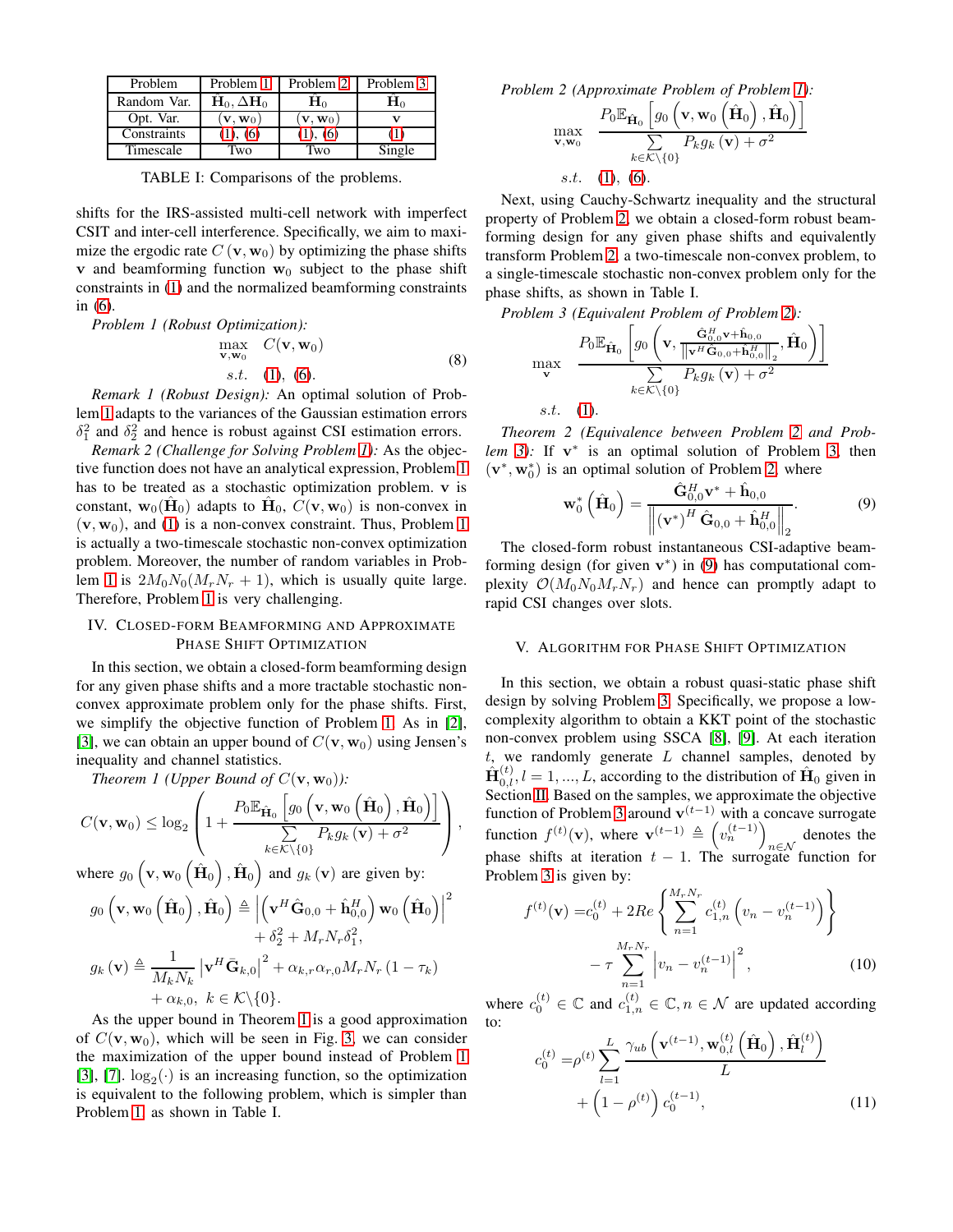$$
c_{1,n}^{(t)} = \rho^{(t)} \sum_{l=1}^{L} \frac{\nabla_{v_n} \gamma_{ub} \left( v_n^{(t-1)}, \mathbf{w}_{0,l}^{(t)} \left( \hat{\mathbf{H}}_0 \right), \hat{\mathbf{H}}_l^{(t)} \right)}{L} + \left( 1 - \rho^{(t)} \right) c_{1,n}^{(t)},
$$
\n(12)

with  $c_0^{(0)} = 0$  and  $c_{1,n}^{(0)} = 0, n \in \mathcal{N}$ . Here,  $Re\{\cdot\}$  denotes the real part of a complex number,  $\tau > 0$  can be any constant, the term  $\tau \sum^{M_rN_r}$  $n=1$  $\left| v_n - v_n^{(t-1)} \right|$ <sup>2</sup> is used to ensure strong concavity,  $\rho^{(t)}$  is a positive diminishing stepsize satisfying:

$$
\rho^{(t)} > 0, \lim_{t \to \infty} \rho^{(t)} = 0, \sum_{t=1}^{\infty} \rho^{(t)} = \infty, \sum_{t=1}^{\infty} (\rho^{(t)})^2 < \infty,
$$
  
and  $\gamma_{ub} \left( v_n^{(t-1)}, \mathbf{w}_{0,l}^{(t)} \left( \hat{\mathbf{H}}_0 \right), \hat{\mathbf{H}}_l^{(t)} \right)$  is given by:  

$$
\frac{P_0 g_0 \left( \mathbf{v}, \frac{\hat{\mathbf{G}}_{0,0}^H \mathbf{v} + \hat{\mathbf{h}}_{0,0}}{\|\mathbf{v}^H \hat{\mathbf{G}}_{0,0} + \hat{\mathbf{h}}_{0,0}^H\|_2}, \hat{\mathbf{H}}_0 \right)}{\sum_{k \in \mathcal{K} \setminus \{0\}}}.
$$

Furthermore, we converts<sup>4</sup> the non-convex constraints in  $(1)$ to the convex constraints [\[8\]](#page-5-7):

<span id="page-4-1"></span>
$$
|v_n| \le 1, \ n \in \mathcal{N}.\tag{13}
$$

Then, the resulting approximate convex problem at iteration  $t$ is given as follows.

*Problem 4 (Approximation of Problem [3](#page-3-2) at iteration* t*):*

$$
\bar{\mathbf{v}}^{(t)} = \arg\max_{\mathbf{v}} \quad f^{(t)}(\mathbf{v})
$$
  
s.t. (13).

As Slater's condition is satisfied, strong duality holds for Problem [4.](#page-4-1) Thus, based on problem decomposition and the KKT conditions, we can obtain a closed-form optimal solution of Problem [4.](#page-4-1)

<span id="page-4-3"></span>Theorem 3 (Optimal Solution of Problem 4): 
$$
\bar{\mathbf{v}}^{(t)} \triangleq \left(\bar{v}_n^{(t)}\right)_{n \in \mathcal{N}}
$$
 with  $\bar{v}_n^{(t)} = \frac{\tau v_n^{(t-1)} + c_{1,n}^{(t)}}{\left|\tau v_n^{(t-1)} + c_{1,n}^{(t)}\right|} \in \mathbb{C}, n \in \mathcal{N}$ .

 $\int n \in \mathcal{N}$ <br>Then, the phase shifts  $\mathbf{v}^{(t)}$  at iteration t are updated according to:

$$
\mathbf{v}^{(t)} = \left(1 - \omega^{(t)}\right) \mathbf{v}^{(t-1)} + \omega^{(t)} \bar{\mathbf{v}}^{(t)},\tag{14}
$$

where  $\omega^{(t)}$  is a positive diminishing stepsize satisfying:

$$
\omega^{(t)} > 0, \lim_{t \to \infty} \omega^{(t)} = 0, \sum_{t=1}^{\infty} \omega^{(t)} = \infty,
$$

$$
\sum_{t=1}^{\infty} \left(\omega^{(t)}\right)^2 < \infty, \lim_{t \to \infty} \frac{\omega^{(t)}}{\rho^{(t)}} = 0.
$$

The details of the SSCA algorithm are summarized in Algorithm [1.](#page-4-2) Since Problem [4](#page-4-1) can be solved analytically, the computation complexity of Algorithm [1](#page-4-2) is relatively low. Specifically, the computational complexities of Step 4, Step 5, Step 6 of Algorithm [1](#page-4-2) are  $\mathcal{O}(M_0N_0M_rN_r)$ ,  $\mathcal{O}(M_0N_0M_rN_r)$ , and  $\mathcal{O}(M_rN_r)$ , respectively. Hence, Algorithm [1](#page-4-2) has computational complexity  $\mathcal{O}(TM_0N_0M_rN_r)$ . The computational time for the robust quasi-static phase shifts is negligible compared

# Algorithm 1 SSCA Algorithm for Problem [3](#page-3-2)

- 1: **initialization**: Choose an arbitrary feasible point  $v^{(0)}$  of Problem [4](#page-4-1) as the initial point.
- <span id="page-4-4"></span>2: for  $t = 1, ...T$  do
- 3: Randomly generate L channel samples  $\hat{\mathbf{H}}_{0,l}^{(t)}$ ,  $l = 1, ..., L$ according to the distribution of  $\hat{H}_0$ .
- 4: Update  $c_0^{(t)}$  and  $c_{1,n}^{(t)}$ ,  $n \in \mathcal{N}$  according to [\(11\)](#page-3-5) and [\(12\)](#page-4-4), respectively.
- 5: Calculate  $\bar{\mathbf{v}}^{(t)}$  according to Theorem [3.](#page-4-3)
- 6: Update  $\mathbf{v}^{(t)}$  according to [\(14\)](#page-4-5).
- <span id="page-4-7"></span>7: end for

<span id="page-4-2"></span>

Fig. 2: The IRS-assisted system in Section [VI.](#page-4-6)

<span id="page-4-0"></span>to the considered time period. Hence, the robust quasi-static phase shift designs have low computation and phase adjustment costs. Furthermore, by Theorem 2 of [\[9\]](#page-5-9), we know that every limit point of  $\{v^{(t)}\}$ , generated by Algorithm [1](#page-4-2) when  $T \rightarrow \infty$ , denoted by  $\mathbf{v}^{\dagger}$ , is a KKT point of Problem [3.](#page-3-2)

In sum, by Theorem [2](#page-3-6) and Algorithm [1,](#page-4-2) we can obtain a suboptimal solution of Problem [1,](#page-3-0) i.e.,  $(\mathbf{v}^\dagger, \mathbf{w}_0^\dagger)$ , where  $\mathbf{v}^\dagger$  is the obtained KKT point and  $\mathbf{w}_0^{\dagger} = \frac{\hat{\mathbf{G}}_{0.0}^H \mathbf{v}^{\dagger} + \hat{\mathbf{h}}_{0.0} \hat{\mathbf{h}}_{0.0}^H}{\|\langle \mathbf{v}^{\dagger} \rangle^H \hat{\mathbf{G}}_{0.0} + \hat{\mathbf{h}}^H \hat{\mathbf{G}}_{0.0}^H\|_F^2}$  $\left\| \left(\mathbf{v}^\dagger\right)^H \hat{\mathbf{G}}_{0,0} + \hat{\mathbf{h}}^H_{0,0} \right\|_2$ .

# VI. NUMERICAL RESULTS

<span id="page-4-6"></span><span id="page-4-5"></span>In this section, we numerically evaluate the proposed solutions,  $(\mathbf{v}^\dagger, \mathbf{w}_0^\dagger)$ , in a multi-cell IRS-assisted system shown in Fig. [2.](#page-4-7) Specifically, we consider  $K = 3$ . BS 0, BS 1, BS 2, user 0, and the IRS are located at  $(0, 0)$ ,  $(600, 0)$ ,  $(300, 300\sqrt{3})$ ,  $(d_0, h_0)$ , and  $(300, 20)$  (in m), respectively, and the position of user 0 lies on the perpendicular bisector of the line segment between BS 1 and BS 2. In the simulation, we set  $d = \frac{\lambda}{2}$ ,  $M_0 = N_0 = M_1 = N_1 = M_2 = N_2 = 4$ ,  $M_{r_s} = N_{r_{(n)}} = 8, P_0 = P_1 = P_2 = 30$ dBm,  $\sigma^2 = -90$ dBm,  $\varphi _{0,r}^{\left( h\right) }=\,\varphi _{0,r}^{\left( v\right) }=\,\pi /3,\,\,\varphi _{1,r}^{\left( h\right) }=\,\varphi _{1,r}^{\left( v\right) }=\varphi _{2,r}^{\left( h\right) }=\,\varphi _{2,r}^{\left( v\right) }=\,\pi /8,$  $\varphi_{r,0}^{(h)} \ = \ \varphi_{r,0}^{(v)} \ = \ \pi/6,^5 \ d_r \ = \ 250 \text{m}, \ d_{0,0} \ = \ d_{1,0} \ = \ d_{2,0} \ =$  $200\sqrt{3}$ m,  $d_{r,0} = (20 + 100\sqrt{3})$ m, and  $\delta_1 = \delta_2 = 10^{-6}$ , if not specified otherwise. We set  $\alpha_i = 1/((1000d_i^{\bar{\alpha}_i}))(i.e., -30 +$  $10\bar{\alpha}_i \log_{10}(d_i) \text{ dB}$ ,  $i = (0,0), (1,0), (2,0), (0,r), (1,r)$ ,  $(2, r)$ ,  $(r, 0)$ , where  $\bar{\alpha}_i$  represents the corresponding path loss exponent [\[3\]](#page-5-5), [\[7\]](#page-5-6). Due to extensive obstacles and scatters, we set  $\bar{\alpha}_{0,0} = \bar{\alpha}_{1,0} = \bar{\alpha}_{2,0} = 3.7$ . As the location of the IRS is usually carefully chosen, we assume that the links between the BSs and the IRS experience free-space path loss and set  $\bar{\alpha}_{0,r} = \bar{\alpha}_{1,r} = \bar{\alpha}_{2,r} = 2$  [\[3\]](#page-5-5). In addition, we set  $\bar{\alpha}_{r,0} = 3$ , due to few obstacles [\[3\]](#page-5-5). We consider four baseline schemes

<sup>4</sup>We shall see that converting [\(1\)](#page-2-1) to [\(13\)](#page-4-0) does not affect the optimality, as the optimal solution obtained under [\(13\)](#page-4-0) given in Theorem [3](#page-4-3) satisfies [\(1\)](#page-2-1).

 ${}^5\phi_{k,r}^{(h)}\left(\phi_{k,r}^{(v)}\right)$  represents the azimuth (elevation) angle. The definitions and notations follows those in [\[3\]](#page-5-5).